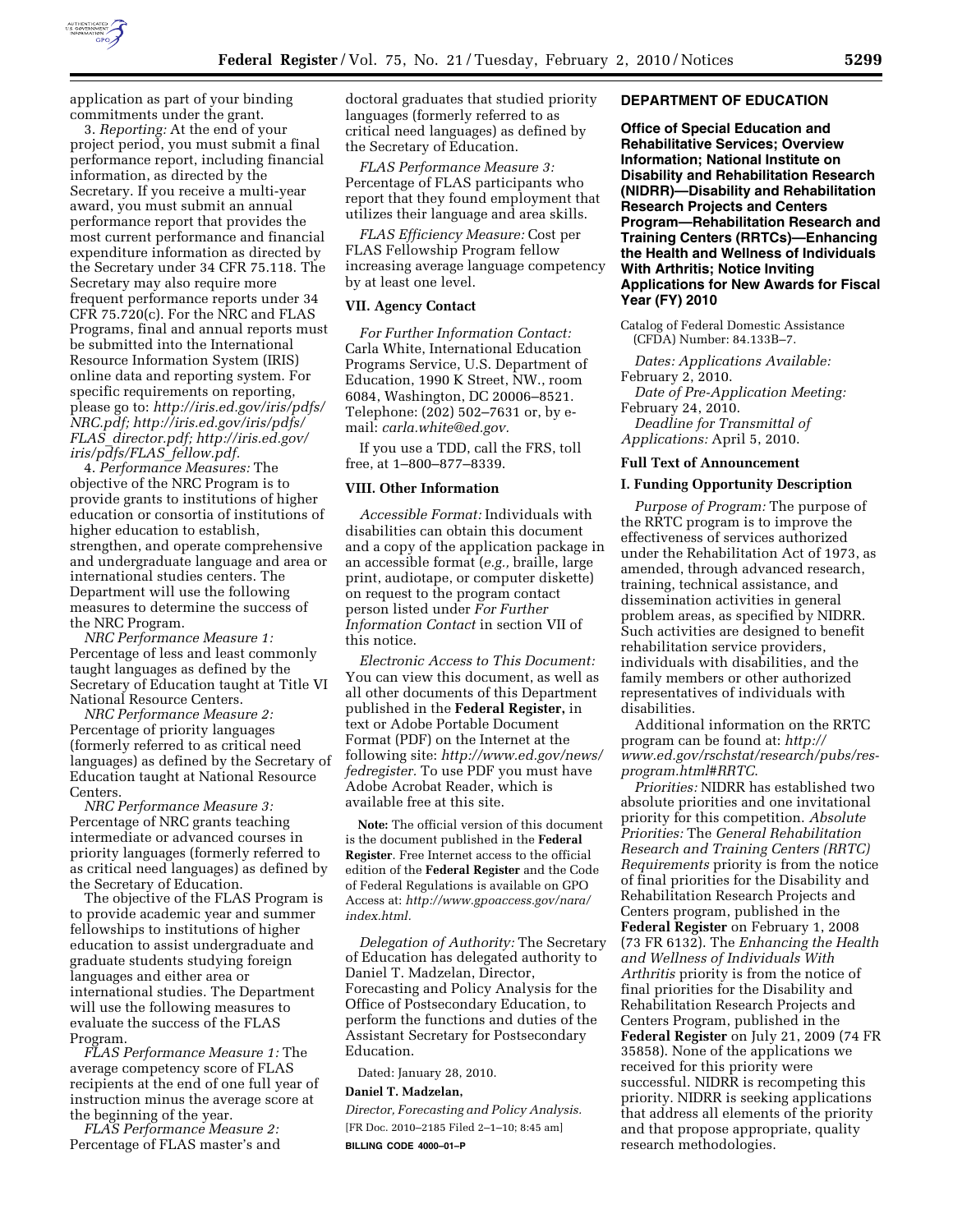Accordingly, through this notice, we are inviting applications for another competition using the *General Rehabilitation Research and Training Centers (RRTC) Requirements* and the *Enhancing the Health and Wellness of Individuals With Arthritis* priorities.

For FY 2010, these priorities are absolute priorities. Under 34 CFR  $75.105(c)(3)$  we consider only applications that meet these priorities. These priorities are:

*General Rehabilitation Research and Training Centers (RRTC) Requirements*  and *Enhancing the Health and Wellness of Individuals With Arthritis*.

**Note:** The full text of each of these priorities is included in its notice of final priorities in the **Federal Register** and in the applicable application package.

*Invitational Priority:* For FY 2010, this priority is an invitational priority. Under 34 CFR 75.105(c)(1) we do not give an application that meets this invitational priority a competitive or absolute preference over other applications. Under this competition we are particularly interested in applications that address the following priority.

This priority is:

Projects that are designed to contribute to improved rehabilitation interventions to reduce the symptoms, functional limitations, and barriers to employment associated with osteoarthritis among working-age adults with pre-existing disabilities. We are particularly interested in projects that focus on one or more of the following interventions recommended by the joint Arthritis-CDC Osteoarthritis Intervention Working Group: Physical activity, muscle strengthening, selfmanagement education, weight management and nutrition, and injury prevention.

*Program Authority:* 29 U.S.C. 762(g) and 764(b)(2).

*Applicable Regulations:* (a) The Education Department General Administrative Regulations (EDGAR) in 34 CFR parts 74, 75, 77, 80, 81, 82, 84, 85, 86, and 97. (b) The regulations for this program in 34 CFR part 350. (c) The notice of final priorities for the Disability and Rehabilitation Research Projects and Centers program, published in the **Federal Register** on February 1, 2008 (73 FR 6132). (d) The notice of final priorities for the Disability and Rehabilitation Research Projects and Centers program, published in the **Federal Register** on July 21, 2009 (74 FR 35858).

**Note:** The regulations in 34 CFR part 86 apply to institutions of higher education (IHEs) only.

### **II. Award Information**

*Type of Award:* Discretionary grants. *Estimated Available Funds:* \$800,000. *Maximum Award:* We will reject any application that proposes a budget exceeding \$800,000 for a single budget period of 12 months. The Assistant Secretary for Special Education and Rehabilitative Services may change the maximum amount through a notice published in the **Federal Register.**  *Estimated Number of Awards:* 1.

**Note:** The Department is not bound by any estimates in this notice.

*Project Period:* Up to 60 months.

#### **III. Eligibility Information**

1. *Eligible Applicants:* States; public or private agencies, including for-profit agencies; public or private organizations, including for-profit organizations; IHEs; and Indian tribes and tribal organizations.

2. *Cost Sharing or Matching:* This competition does not require cost sharing or matching.

## **IV. Application and Submission Information**

1. *Address to Request Application Package:* ED Pubs, U.S. Department of Education, P.O. Box 22207, Alexandria, VA 22304. Telephone, toll free: 1–877– 433–7827. FAX: (703) 605–6794. If you use a telecommunications device for the deaf (TDD), call, toll free: 1–877–576– 7734.

You can contact ED Pubs at its Web site, also: *http://www.EDPubs.gov* or at its e-mail address: *http:// edpubs@inet.ed.gov*.

If you request an application package from ED Pubs, be sure to identify this program or competition as follows: CFDA number 84.133B–7.

Individuals with disabilities can obtain a copy of the application package in an accessible format (e.g., braille, large print, audiotape, or computer diskette) by contacting the person or team listed under *Accessible Format* in section VIII of this notice.

2. *Content and Form of Application Submission:* Requirements concerning the content of an application, together with the forms you must submit, are in the application package for this competition. Page Limit: The application narrative (Part III of the application) is where you, the applicant, address the selection criteria that reviewers use to evaluate your application. We recommend that you limit Part III to the equivalent of no more than 125 pages, using the following standards:

• A "page" is 8.5" x 11", on one side only, with 1″ margins at the top, bottom, and both sides.

• Double space (no more than three lines per vertical inch) all text in the application narrative. Single spacing may be used for titles, headings, footnotes, quotations, references, and captions, as well as all text in charts, tables, figures, and graphs.

• Use a font that is either 12 point or larger or no smaller than 10 pitch (characters per inch).

• Use one of the following fonts: Times New Roman, Courier, Courier New, or Arial. An application submitted in any other font (including Times Roman or Arial Narrow) will not be accepted.

The recommended page limit does not apply to Part I, the cover sheet; Part II, the budget section, including the narrative budget justification; Part IV, the assurances and certifications; or the one-page abstract, the resumes, the bibliography, or the letters of support. However, the recommended page limit does apply to all of the application narrative section (Part III).

The application package will provide instructions for completing all components to be included in the application. Each application must include a cover sheet (Standard Form 424); budget requirements (ED Form 524) and narrative justification; other required forms; an abstract, Human Subjects narrative, Part III narrative; resumes of staff; and other related materials, if applicable.

3. *Submission Dates and Times: Applications Available:* February 2, 2010.

*Date of Pre-Application Meeting:*  Interested parties are invited to participate in a pre-application meeting and to receive information and technical assistance through individual consultation with NIDRR staff. The preapplication meeting will be held on February 24, 2010. Interested parties may participate in this meeting by conference call with NIDRR staff from the Office of Special Education and Rehabilitative Services between 1:00 p.m. and 3:00 p.m., Washington, DC time. NIDRR staff also will be available from 3:30 p.m. to 4:30 p.m., Washington, DC time, on the same day, by telephone, to provide information and technical assistance through individual consultation. For further information or to make arrangements to participate in the meeting via conference call or for an individual consultation, contact Donna Nangle, U.S. Department of Education, Potomac Center Plaza (PCP), room 6029, 550 12th Street, SW., Washington, DC 20202. Telephone: (202) 245–7462 or by e-mail: *Donna.Nangle@ed.gov.*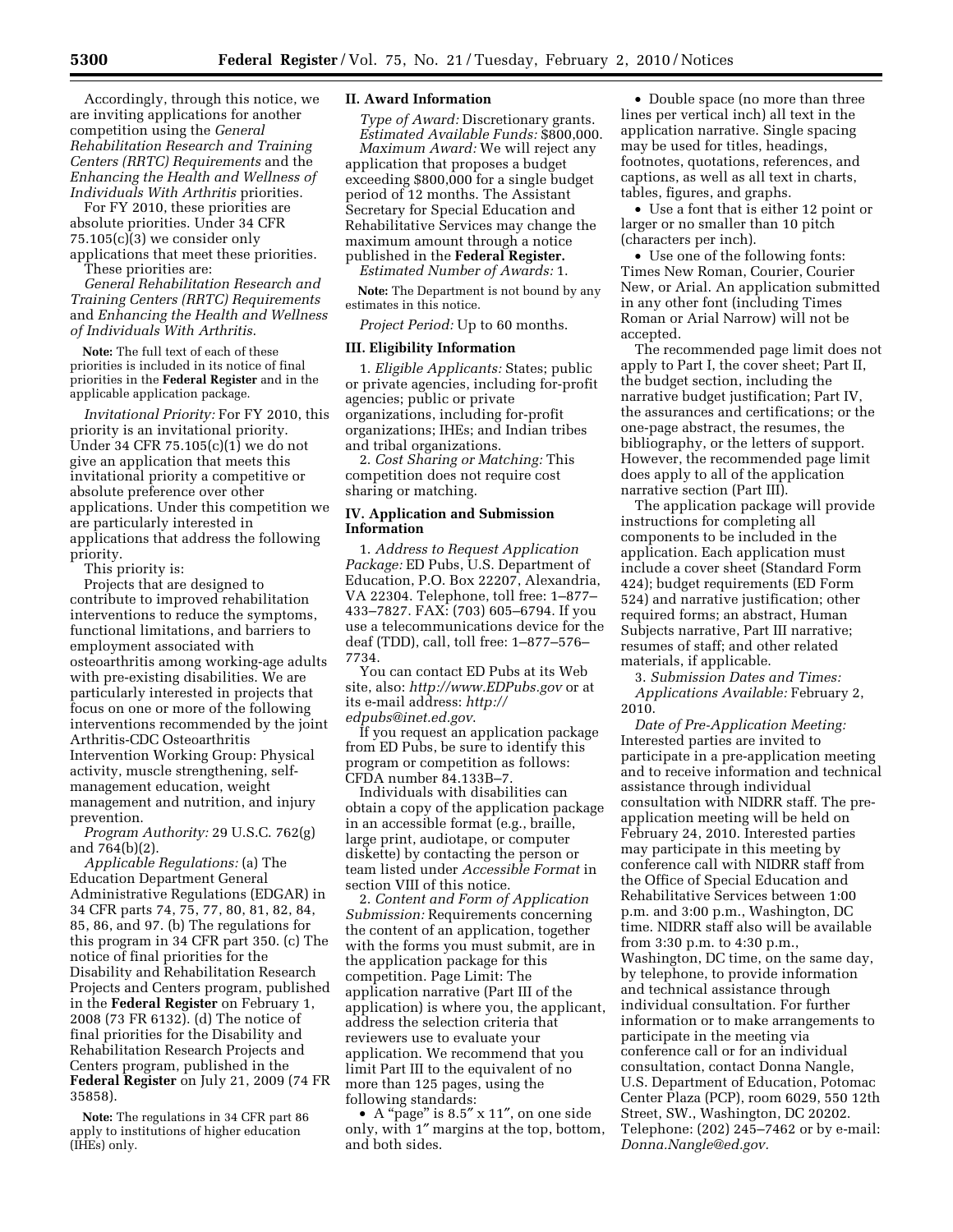*Deadline for Transmittal of Applications:* April 5, 2010.

Applications for grants under this competition must be submitted electronically using the Electronic Grant Application System (e-Application) accessible through the Department's e-Grants site. For information (including dates and times) about how to submit your application electronically, or in paper format by mail or hand delivery if you qualify for an exception to the electronic submission requirement, please refer to section IV. 6. *Other Submission Requirements* of this notice.

We do not consider an application that does not comply with the deadline requirements.

Individuals with disabilities who need an accommodation or auxiliary aid in connection with the application process should contact the person listed under *For Further Information Contact*  in section VII of this notice. If the Department provides an accommodation or auxiliary aid to an individual with a disability in connection with the application process, the individual's application remains subject to all other requirements and limitations in this notice.

4. *Intergovernmental Review:* This program is not subject to Executive Order 12372 and the regulations in 34 CFR part 79.

5. *Funding Restrictions:* We reference regulations outlining funding restrictions in the *Applicable Regulations* section in this notice.

6. *Other Submission Requirements:*  Applications for grants under this competition must be submitted electronically unless you qualify for an exception to this requirement in accordance with the instructions in this section.

a. *Electronic Submission of Applications*.

Applications for grants under the Rehabilitation Research and Training Centers (RRTCs)—CFDA Number 84.133B–7 must be submitted electronically using e-Application, accessible through the Department's e-Grants Web site at: *http://egrants.ed.gov*.

We will reject your application if you submit it in paper format unless, as described elsewhere in this section, you qualify for one of the exceptions to the electronic submission requirement and submit, no later than two weeks before the application deadline date, a written statement to the Department that you qualify for one of these exceptions. Further information regarding calculation of the date that is two weeks before the application deadline date is provided later in this section under

## *Exception to Electronic Submission Requirement*.

While completing your electronic application, you will be entering data online that will be saved into a database. You may not e-mail an electronic copy of a grant application to us.

Please note the following:

• You must complete the electronic submission of your grant application by 4:30:00 p.m., Washington, DC time, on the application deadline date. E– Application will not accept an application for this competition after 4:30:00 p.m., Washington, DC time, on the application deadline date. Therefore, we strongly recommend that you do not wait until the application deadline date to begin the application process.

• The hours of operation of the e-Grants Web site are 6:00 a.m. Monday until 7:00 p.m. Wednesday; and 6:00 a.m. Thursday until 8:00 p.m. Sunday, Washington, DC time. Please note that, because of maintenance, the system is unavailable between 8:00 p.m. on Sundays and 6:00 a.m. on Mondays, and between 7:00 p.m. on Wednesdays and 6:00 a.m. on Thursdays, Washington, DC time. Any modifications to these hours are posted on the e-Grants Web site.

• You will not receive additional point value because you submit your application in electronic format, nor will we penalize you if you qualify for an exception to the electronic submission requirement, as described elsewhere in this section, and submit your application in paper format.

• You must submit all documents electronically, including all information you typically provide on the following forms: The Application for Federal Assistance (SF 424), the Department of Education Supplemental Information for SF 424, Budget Information—Non-Construction Programs (ED 524), and all necessary assurances and certifications. You must attach any narrative sections of your application as files in a .DOC (document), .RTF (rich text), or .PDF (Portable Document) format. If you upload a file type other than the three file types specified in this paragraph or submit a password protected file, we will not review that material.

• Your electronic application must comply with any page limit requirements described in this notice.

• Prior to submitting your electronic application, you may wish to print a copy of it for your records.

• After you electronically submit your application, you will receive an automatic acknowledgment that will include a PR/Award number (an

identifying number unique to your application).

• Within three working days after submitting your electronic application, fax a signed copy of the SF 424 to the Application Control Center after following these steps:

(1) Print SF 424 from e-Application. (2) The applicant's Authorizing Representative must sign this form.

(3) Place the PR/Award number in the upper right hand corner of the hardcopy signature page of the SF 424.

(4) Fax the signed SF 424 to the Application Control Center at (202) 245–6272.

• We may request that you provide us original signatures on other forms at a later date.

*Application Deadline Date Extension in Case of e-Application Unavailability:*  If you are prevented from electronically submitting your application on the application deadline date because e-Application is unavailable, we will grant you an extension of one business day to enable you to transmit your application electronically, by mail, or by hand delivery. We will grant this extension if—

(1) You are a registered user of e-Application and you have initiated an electronic application for this competition; and

(2) (a) E-Application is unavailable for 60 minutes or more between the hours of 8:30 a.m. and 3:30 p.m., Washington, DC time, on the application deadline date; or

(b) E-Application is unavailable for any period of time between 3:30 p.m. and 4:30:00 p.m., Washington, DC time, on the application deadline date.

We must acknowledge and confirm these periods of unavailability before granting you an extension. To request this extension or to confirm our acknowledgment of any system unavailability, you may contact either (1) the person listed elsewhere in this notice under *For Further Information Contact* (see VII. Agency Contact) or (2) the e-Grants help desk at 1–888–336– 8930. If e-Application is unavailable due to technical problems with the system and, therefore, the application deadline is extended, an e-mail will be sent to all registered users who have initiated an e-Application. Extensions referred to in this section apply only to the unavailability of e-Application.

*Exception to Electronic Submission Requirement:* You qualify for an exception to the electronic submission requirement, and may submit your application in paper format, if you are unable to submit an application through e-Application because—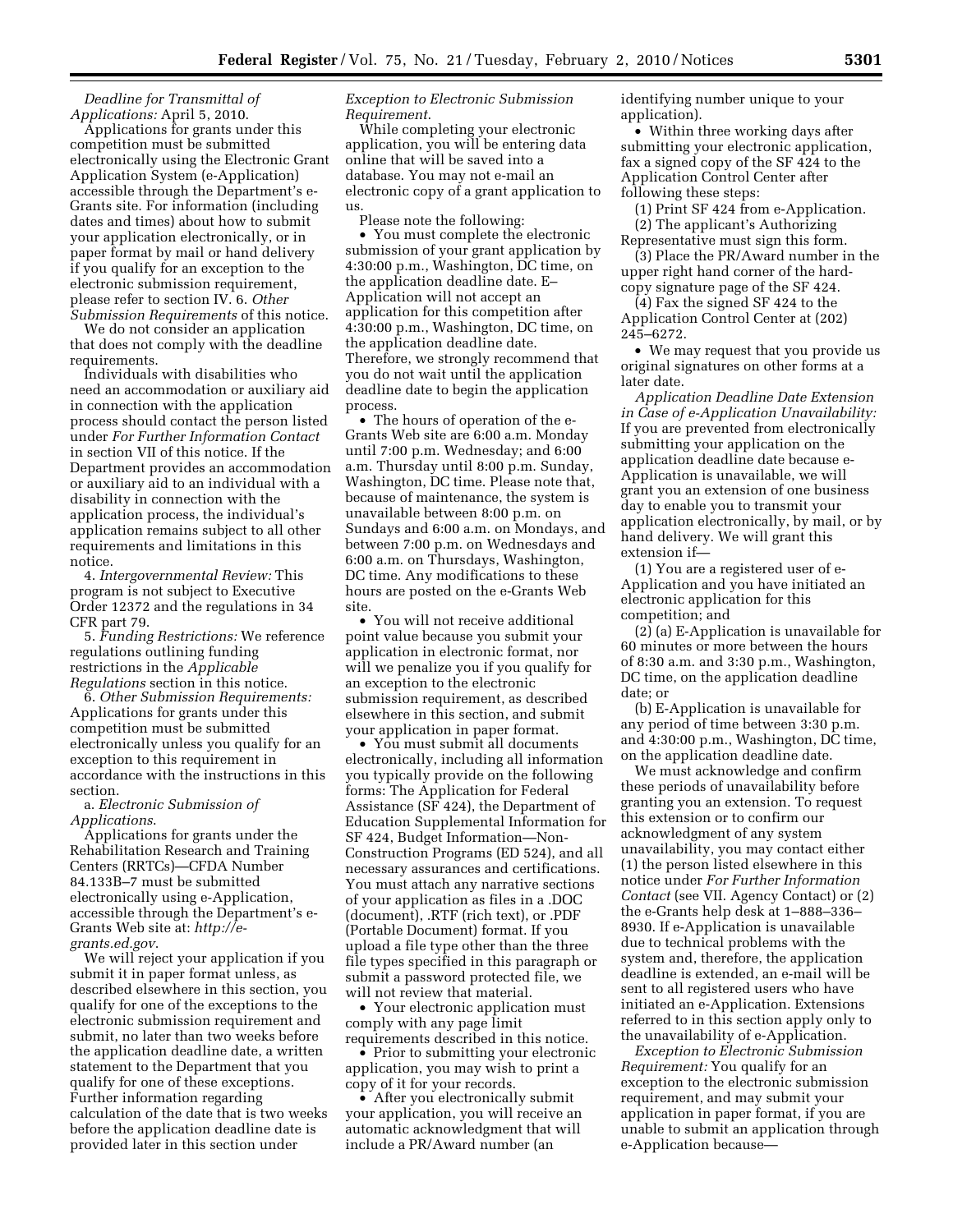• You do not have access to the Internet; or

• You do not have the capacity to upload large documents to e-Application; and

• No later than two weeks before the application deadline date (14 calendar days or, if the fourteenth calendar day before the application deadline date falls on a Federal holiday, the next business day following the Federal holiday), you mail or fax a written statement to the Department, explaining which of the two grounds for an exception prevents you from using the Internet to submit your application. If you mail your written statement to the Department, it must be postmarked no later than two weeks before the application deadline date. If you fax your written statement to the Department, we must receive the faxed statement no later than two weeks before the application deadline date.

Address and mail or fax your statement to: Donna Nangle, U.S. Department of Education, 400 Maryland Avenue, SW., room 6030, PCP, Washington, DC 20202–2700. FAX: (202) 245–7323.

Your paper application must be submitted in accordance with the mail or hand delivery instructions described in this notice.

b. *Submission of Paper Applications by Mail*.

If you qualify for an exception to the electronic submission requirement, you may mail (through the U.S. Postal Service or a commercial carrier) your application to the Department. You must mail the original and two copies of your application, on or before the application deadline date, to the Department at the following address: U.S. Department of Education, Application Control Center, Attention: (CFDA Number 84.133B–7) LBJ Basement Level 1, 400 Maryland Avenue, SW., Washington, DC 20202– 4260.

You must show proof of mailing consisting of one of the following:

(1) A legibly dated U.S. Postal Service postmark.

(2) A legible mail receipt with the date of mailing stamped by the U.S. Postal Service.

(3) A dated shipping label, invoice, or receipt from a commercial carrier.

(4) Any other proof of mailing acceptable to the Secretary of the U.S. Department of Education.

If you mail your application through the U.S. Postal Service, we do not accept either of the following as proof of mailing:

(1) A private metered postmark.

(2) A mail receipt that is not dated by the U.S. Postal Service.

If your application is postmarked after the application deadline date, we will not consider your application.

**Note:** The U.S. Postal Service does not uniformly provide a dated postmark. Before relying on this method, you should check with your local post office.

c. *Submission of Paper Applications by Hand Delivery.* 

If you qualify for an exception to the electronic submission requirement, you (or a courier service) may deliver your paper application to the Department by hand. You must deliver the original and two copies of your application, by hand, on or before the application deadline date, to the Department at the following address: U.S. Department of Education, Application Control Center, Attention: (CFDA Number 84.133B–7) 550 12th Street, SW., Room 7041, Potomac Center Plaza, Washington, DC 20202–4260.

The Application Control Center accepts hand deliveries daily between 8:00 a.m. and 4:30:00 p.m., Washington, DC time, except Saturdays, Sundays, and Federal holidays.

**Note for Mail or Hand Delivery of Paper Applications:** If you mail or hand deliver your application to the Department—

(1) You must indicate on the envelope and—if not provided by the Department—in Item 11 of the SF 424 the CFDA number, including suffix letter, if any, of the competition under which you are submitting your application; and

(2) The Application Control Center will mail to you a notification of receipt of your grant application. If you do not receive this grant notification within 15 business days from the application deadline date, you should call the U.S. Department of Education Application Control Center at (202) 245– 6288.

## **V. Application Review Information**

1. *Selection Criteria:* The selection criteria for this competition are from 34 CFR 350.54 and are listed in the application package.

2. *Review and Selection Process:*  Additional factors we consider in determining the merits of an application are as follows—

The Secretary is interested in outcomes-oriented research or development projects that use rigorous scientific methodologies. To address this interest, applicants are encouraged to articulate goals, objectives, and expected outcomes for the proposed research or development activities. Proposals should describe how results and planned outputs are expected to contribute to advances in knowledge, improvements in policy and practice, and public benefits for individuals with

disabilities. Applicants should propose projects that are designed to be consistent with these goals. We encourage applicants to include in their application a description of how results will measure progress towards achievement of anticipated outcomes (including a discussion of the proposed measures of effectiveness), the mechanisms that will be used to evaluate outcomes associated with specific problems or issues, and how the proposed activities will support new intervention approaches and strategies. Submission of the information identified in this section V. 2. *Review and Selection Process* is voluntary, except where required by the selection criteria listed in the application package.

### **VI. Award Administration Information**

1. *Award Notices:* If your application is successful, we notify your U.S. Representative and U.S. Senators and send you a Grant Award Notification (GAN). We may notify you informally, also.

If your application is not evaluated or not selected for funding, we notify you.

2. *Administrative and National Policy Requirements:* We identify administrative and national policy requirements in the application package and reference these and other requirements in the *Applicable Regulations* section of this notice.

We reference the regulations outlining the terms and conditions of an award in the *Applicable Regulations* section of this notice and include these and other specific conditions in the GAN. The GAN also incorporates your approved application as part of your binding commitments under the grant.

3. *Reporting:* At the end of your project period, you must submit a final performance report, including financial information, as directed by the Secretary. If you receive a multi-year award, you must submit an annual performance report that provides the most current performance and financial expenditure information as directed by the Secretary under 34 CFR 75.118. The Secretary may also require more frequent performance reports under 34 CFR 75.720(c). For specific requirements on reporting, please go to *http://www.ed.gov/fund/grant/apply/ appforms/appforms.html.* 

**Note:** NIDRR will provide information by letter to grantees on how and when to submit the final performance report.

4. *Performance Measures:* To evaluate the overall success of its research program, NIDRR assesses the quality of its funded projects through a review of